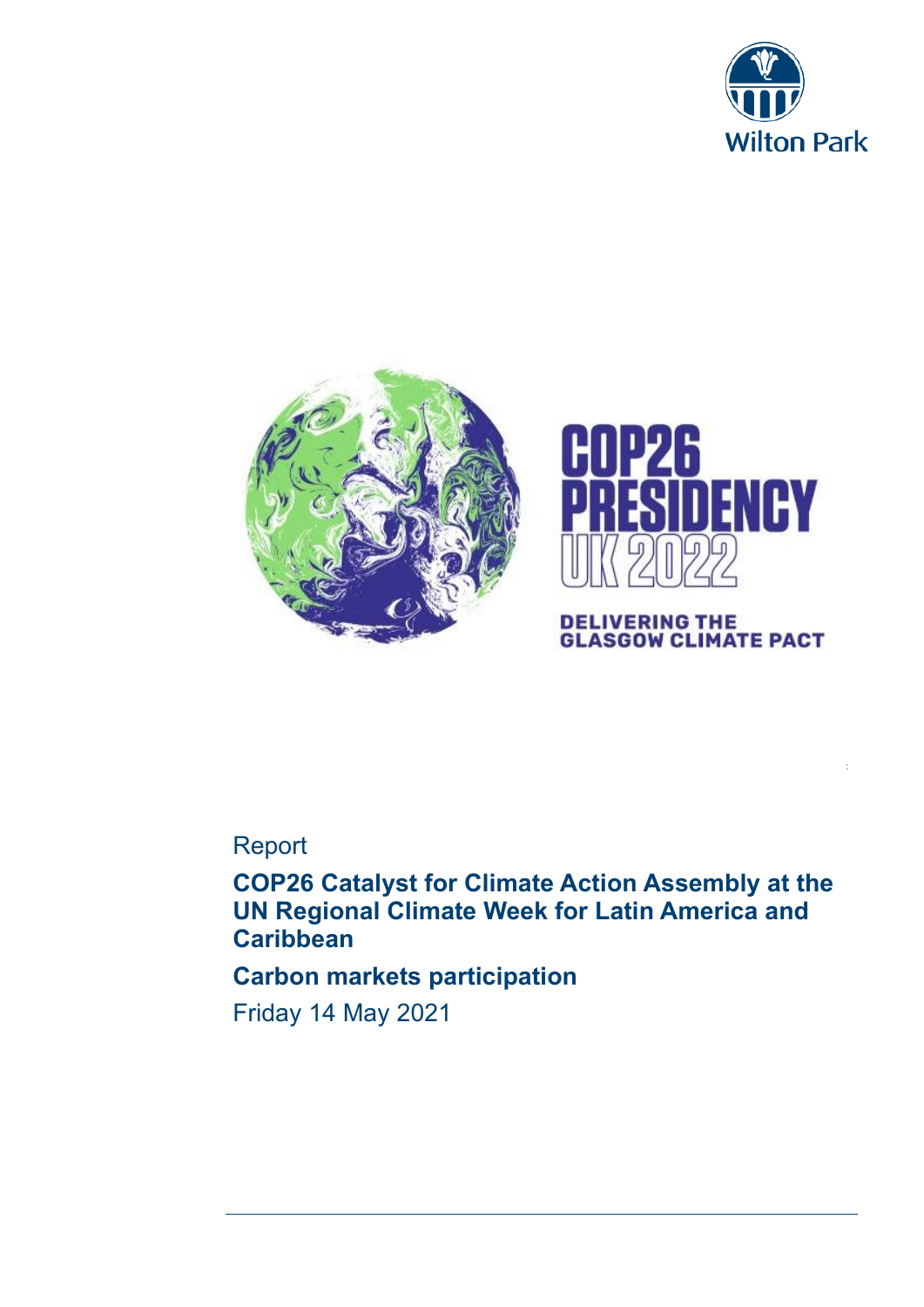

# Report

# **COP26 Catalyst for Climate Action Assembly at the UN Regional Climate Week for Latin America and Caribbean**

# **Carbon markets participation**

Friday 14 May 2021

## **Introduction**

In its role as the incoming COP26 Presidency, the UK is committed to better understanding the capacity building challenges faced by developing countries and climate finance recipients, particularly those most vulnerable to climate impacts, and to providing opportunities to share positive experiences and lessons learned across the Latin America and Caribbean region.

With an aim to better understand capacity needs to support use of carbon markets to meet NDC targets, this Catalyst for Climate Action Assembly brought together participants at the forefront of designing and implementing carbon markets in Latin America and the Caribbean. The participants highlighted what has worked and what has not in terms of capacity building. They discussed and shared experiences related to barriers, enabling environments, institutional environments, regulatory frameworks, stakeholder engagement and private sector participation.

The session, facilitated by Wilton Park, was attended by over 45 participants from different countries such as Mexico, Peru, Chile, Costa Rica, Trinidad and Tobago, Switzerland, UK, and participating organizations such as: World Bank, Perspectives, CCAP, South Pole, GIZ, and Vivid Economics, among others; the participants engaged in a rich and fruitful conversation in regards to capacity building in carbon markets, specifically in the LAC Region.

This report is a summary of the key points raised at the meeting.

## **Key themes**

**As possible, carbon pricing instruments should be anchored in law and the NDC.** A strong legal mandate provides certainty on the direction, even under government transitions. At the same time, there should also be room for trial and error. For example, a pilot phase of an ETS provides an opportunity to ensure systems are working and to make course corrections. Other types of programs may also benefit from flexibility.

**Market-based programs rely on data.** Depending on the program, emission inventories, emissions reporting and/or modelling may be needed to support design and implementation. For example, data collection is crucial to making informed decisions such as establishing a cap that is relevant for the country. Countries have focused extensively on building this capacity.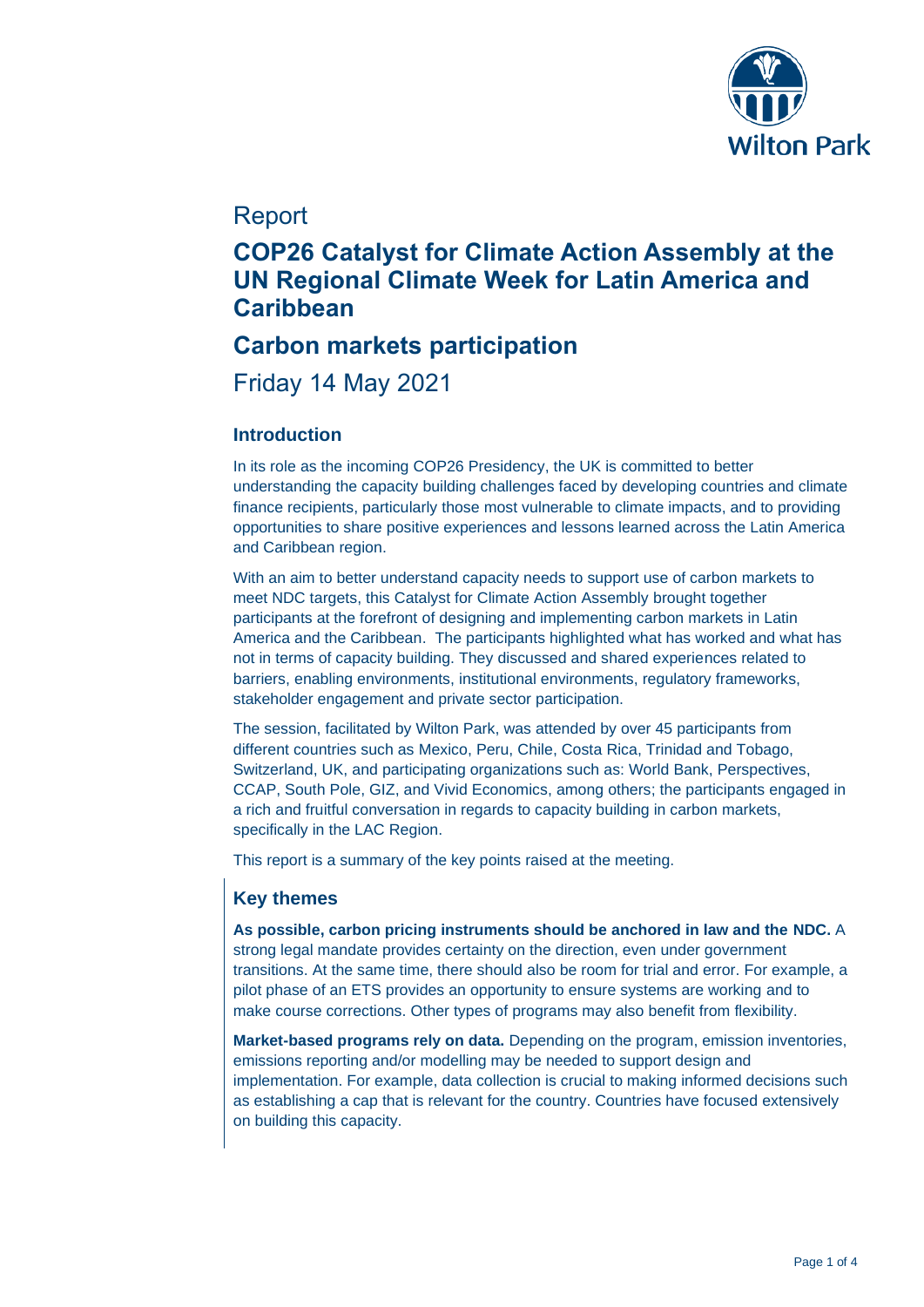**Learning by doing offers a strong means to get started.** Governments can study and explore carbon pricing instruments in the abstract but the different design elements and options can be best understood in practice. For example, by engaging in pilot phases (ETS) and pilot projects (Article 6) that bring together the relevant government ministries and stakeholders, it is possible to explore how market-based instruments could benefit the country (and where they might not) while building the capacity for implementation. In the case of Article 6, it should be recognized that cooperation may look different from one country to another, and even small islands can engage and find opportunities to benefit. It can be possible to start small, with no regrets activities.

**Coordination among ministries and stakeholders is critical.** Participants stressed the value of inter-ministerial coordination and stakeholder engagement (e.g., private sector, indigenous communities, civil society, academia) to ensure the different actors have a common understanding of the instrument and an opportunity to input to key decisions that will affect how it will be implemented in support of national climate, development and other objectives. In particular, there is recognition of the importance of engaging the private sector to spur investments and ensure they are well-positioned to participate.

**It is possible to build from earlier mitigation programs**. There is much that can be learned from earlier experiences. For example, it may be possible to use or build on CDM standards and methodologies and insights gained from prior work on nationally appropriate mitigation actions (e.g., barriers to private sector investment). Cost curves and modelling can inform selection and design of Article 6 projects. That being said, the need to meet the NDC and undertake a corresponding adjustment for international transfers mean the host government needs to be more involved in the design and implementation of Article 6 projects to ensure they will be in the national interest.

**Clear communications on carbon pricing instruments can facilitate decisions.** Governments should not let the complexities of the design process obscure the big picture opportunities presented by market-based approaches.

**Further dialogue can build confidence in use of market approaches.** Country representatives pinpointed that further LAC regional dialogue and interaction, as well as broader south-south dialogue, is very much needed to advance capacity building. Learning by doing is key, but learning by knowing what other country experiences are, why they chose a particular mechanism or decision, and how the countries are making progress on carbon pricing can be even more encouraging. Talking more can help countries learn from each other, especially with respect to country experiences on how to win acceptance of market-based instruments.

**Capacity-building can be helpful at different stages of the process.** Even though countries are making good progress in evaluating and implementing different marketbased instruments, the truth is that capacity building may be needed at all stages of implementation, from choosing an instrument, embedding the instrument in domestic laws and commitments, to program design and implementation. Since carbon markets adoption in the LAC Region is still emerging, there is a huge opportunity for innovation and improvement in making use of market-based tools to realize national climate goals.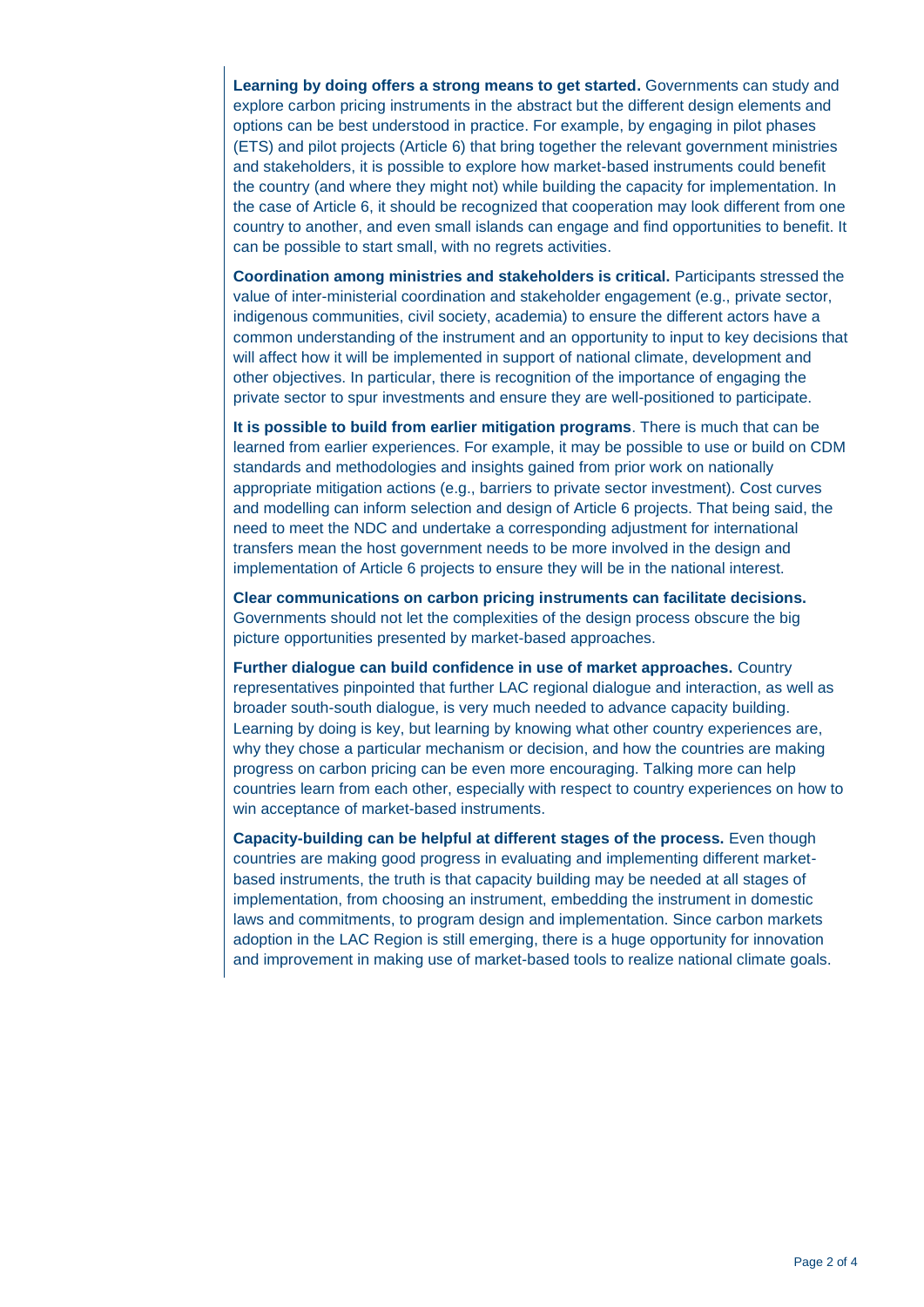## **What can be learnt from Latin America and Caribbean country experience of carbon markets so far?**

Participants shared experiences from a range of countries and contexts. Here are some examples.

#### **Mexico**

Support over many years has helped the Mexican government consider a number of design issues and develop the required infrastructure and capacity to the point that they are now implementing the pilot phase of the ETS. One issue highlighted was the importance of a legal basis. In Mexico's case, this was the General Law on Climate Change (2018) and subsequent Guidelines (2019). Another key factor was learning from the lessons and experiences from other ETS programs in Europe and North America. A key issue as the country moves beyond the pilot phase is the decision on how the cap should decline over time.

#### **Peru**

Peru raised questions to assess what is feasible in the national and subnational context, including: Whom to involve and how to involve all relevant actors? What policy framework should be put in place to ensure the legal security of the process? How to build a carbon market policy based on evidence and relevant data? What can be learned from experiences with CDM and REDD+? How to engage the private sector? How to link a carbon market policy with a Climate Change National Strategy or the NDC goals? And overall, how do carbon markets promote innovation in countries? In Peru, some key steps include clarifying institutional mandates and the approach to authorize transactions; establishing an agreement with Switzerland to explore Article 6 cooperative approaches in a stepwise manner; and strengthening systems for MRV.

#### "technical

accompaniment received through international cooperation by an array of different international organization has been a key factor for the ETS technical reasoning and modelling".

### **Chile**

Chile highlighted some of the first steps a national government should take before adopting any carbon pricing mechanism: The government should have good knowledge and understanding about the carbon pricing instrument it would like to promote; second, the government should have in place a robust climate change MRV system, such as GHG inventory or an emissions database; and third, the government should be clear on the role of the instrument in meeting the NDC.

As far as specific measures, Chile started with a carbon tax first, in part because it was seen to be relatively simple. However, the choice of a downstream tax meant that MRV was needed from the regulated sources. This helped build capacity in both public and private sectors. Updates to the green tax included changes to the tax threshold and establishment of an offsetting system. Chile is still working to understand the role of Article 6 in meeting its NDC and how to apply the corresponding adjustment. They want to participate in Article 6 but don't want to jeopardize achievement of the NDC. There are a lot of issues to work through. It isn't necessary to start from scratch; it is possible to build on standards that already exist. Inter-agency coordination is highly important. Next steps are to further strengthen capacity and take a decision.

### **Costa Rica**

It is important to understand a country's situation – "know thyself." Sometimes the data aren't available. One thing that has been helpful in Costa Rica has been developing local modelling capacity (as opposed to modelling by international consultants). Such local capabilities can be institutionalized and sustained over time. It is also important to clarify principles for ambition and how you intend to reach them. In Costa Rica's case, such principles include being socially inclusive, a just transition, and engaging indigenous people, especially with respect to land use and land tenure issues.